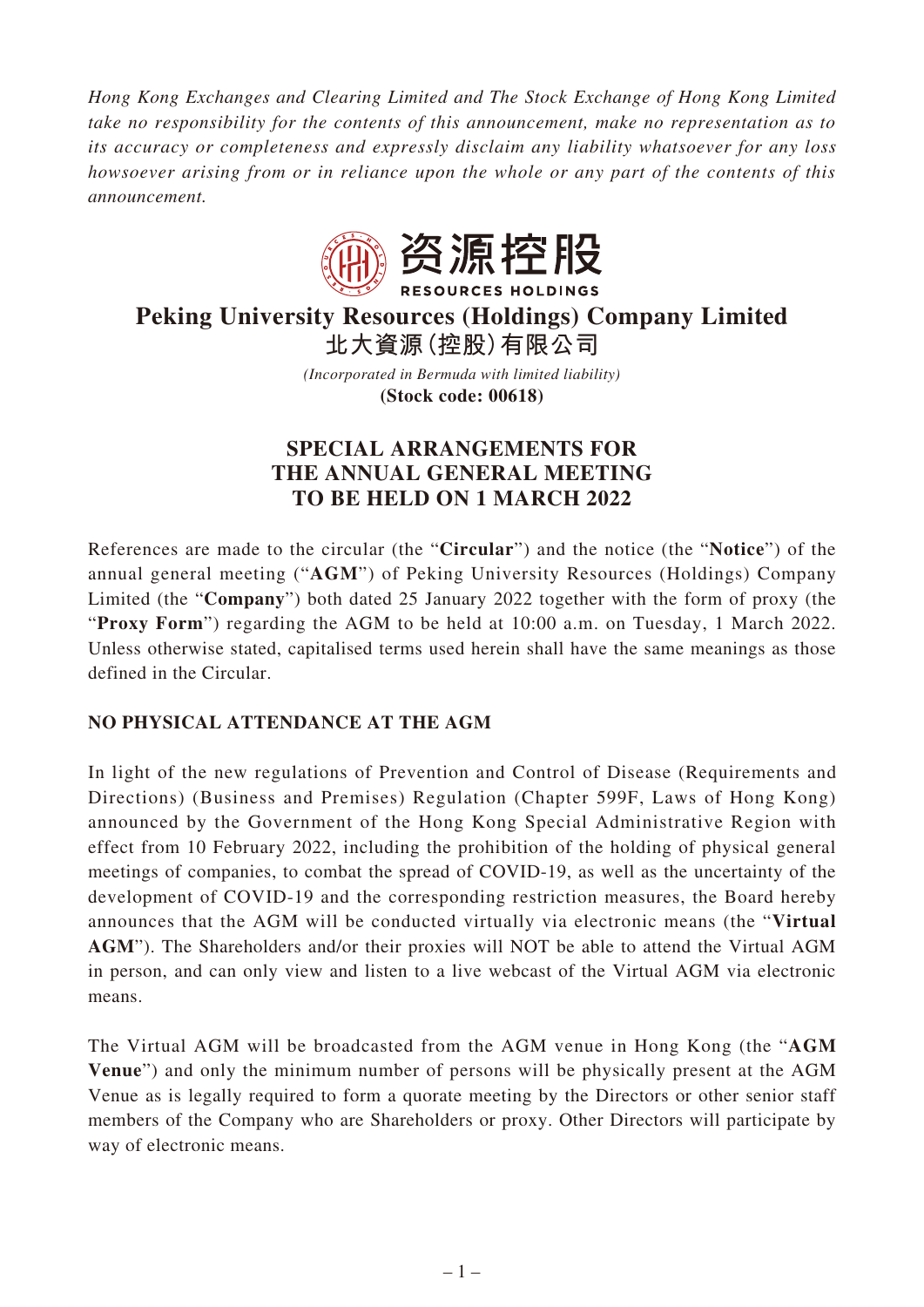Shareholders will be able to view and listen to the Virtual AGM through a live webcast from 10:00 p.m. to 10:30 p.m. on 1 March 2022 on a computer, tablet or any browser enabled device. Please follow the instructions on the landing page on how to access the webcast. Shareholders will need to complete the following steps to be able to access the live webcast of the Virtual AGM of the Company:

# **Accessing Proceedings of the Virtual AGM By Zoom**

For Shareholders who would like to view and listen to the Virtual AGM live webcast, you will need to register by sending an email to is-enquiries@hk.tricorglobal.com or via telephone hotline at (852) 2980 1333 by providing personal particulars as follows:

- a) Full name;
- b) Registered Address;
- c) Number of Shares held;
- d) Hong Kong Identity Card Number or passport number (in case of natural person)/ company registration number (in case of body corporate);
- e) Contact Telephone Number; and
- f) Email Address,

no later than 10:00 a.m. on 28 February 2022 (being not less than twenty-four (24) hours before the time appointed for holding the Virtual AGM) to enable the Company to verify the Shareholders' status.

Authenticated Shareholders will receive an email confirmation by 1 March 2022 which contains a link to join the live webcast of the Virtual AGM. Shareholders MUST NOT forward the link to other persons who are not the Shareholders and who are not entitled to attend the Virtual AGM.

#### **Vote by appointing the chairman of the AGM as your proxy**

All resolutions at the AGM will be decided on a poll. Shareholders will still be able to vote by doing so in advance of the AGM by proxy. If you wish to vote on any resolution at the AGM, you must appoint the chairman of the AGM as your proxy to exercise your right to vote at the AGM in accordance with your instructions. If you appoint a person who is not the chairman of the AGM as your proxy, that person will not be permitted entry to the meeting and will not be able to exercise your vote. As such, Shareholders who have submitted a proxy form appointing a person who is not the chairman of the AGM as proxy should consider submitting a new proxy form with your voting preferences which appoint the chairman of the AGM as proxy to exercise your right to vote at the AGM.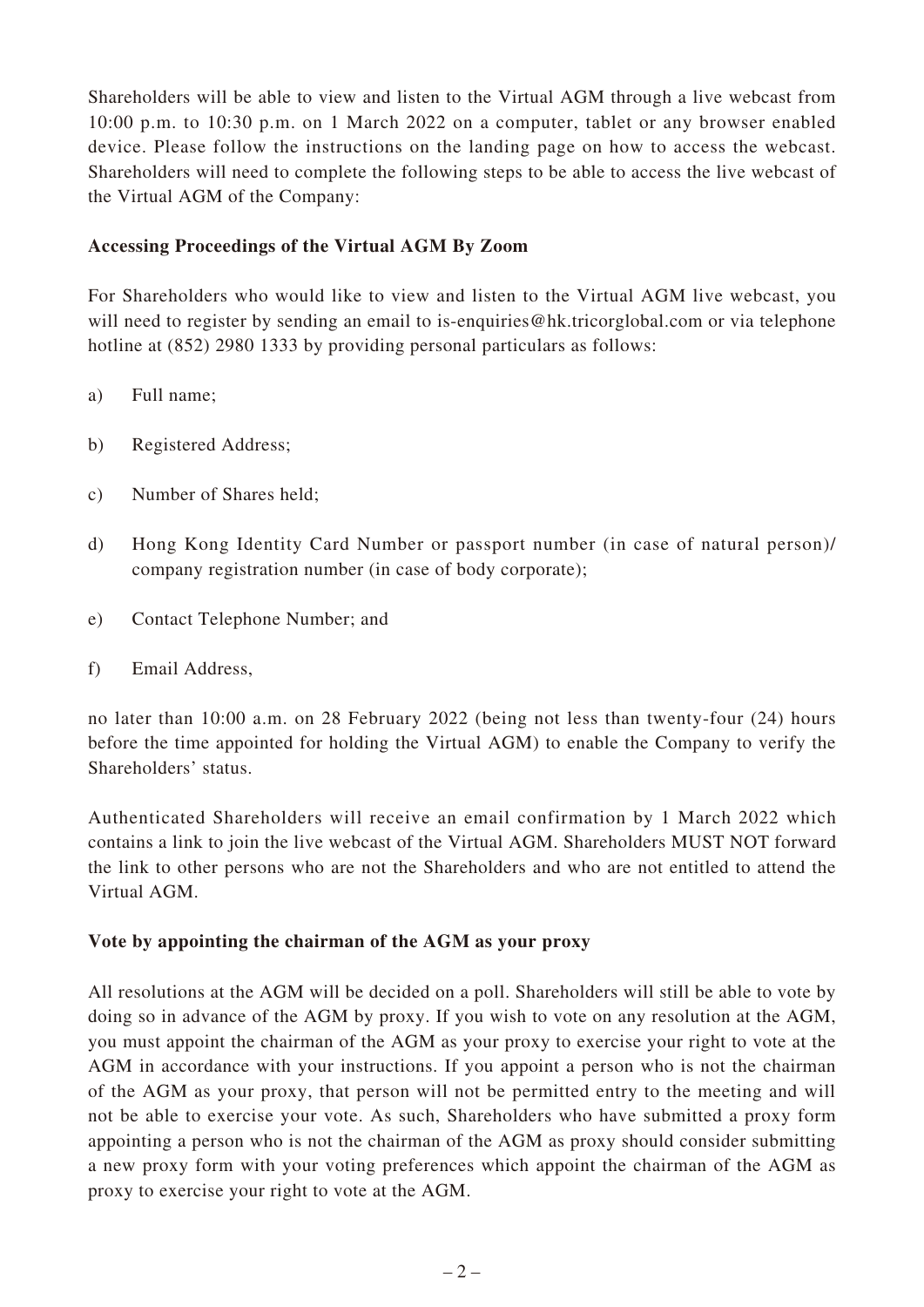The proxy form has been posted to Shareholders together with the Circular. The proxy form can be downloaded from the "Investor Relations – Announcements" section of the Company's website (www.pku-resources.com/investor/notice.html). If you are not a registered Shareholder (if your Shares are held via banks, brokers, custodians or the Hong Kong Securities Clearing Company Limited), you should consult directly with your banks or brokers or custodians (as the case may be) to assist you in the appointment of a proxy.

The proxy form should be returned to the Company's branch share registrar, Tricor Tengis Limited, at Level 54, Hopewell Centre, 183 Queen's Road East, Hong Kong, not less than 48 hours before the time for holding the AGM.

## **Questions from Shareholders**

Shareholders may submit any questions they may have in advance in relation to any resolution set out in the Notice of AGM by 10:00 a.m. on 28 February 2022 (being not less than twenty-four (24) hours before the time appointed for holding the Virtual AGM) via email to is-enquiries@hk.tricorglobal.com or via telephone hotline at (852) 2980 1333 providing personal particulars as follows for verification purposes:

- a) Full name;
- b) Registered Address;
- c) Number of Shares held;
- d) Hong Kong Identity Card Number or passport number (in case of natural person)/ company registration number (in case of body corporate);
- e) Contact Telephone Number; and
- f) Email Address.

Shareholders can also submit questions during the Virtual AGM through the webcast link provided.

The Board will arrange for as many of the questions asked to be answered as possible at the AGM.

#### **Changes to arrangements**

We are closely monitoring the impact of COVID-19 in Hong Kong. Should any changes be made to the AGM arrangements, we will notify Shareholders via an announcement posted on the Company's website (www.pku-resources.com) and the website of the Stock Exchange (www.hkexnews.hk).